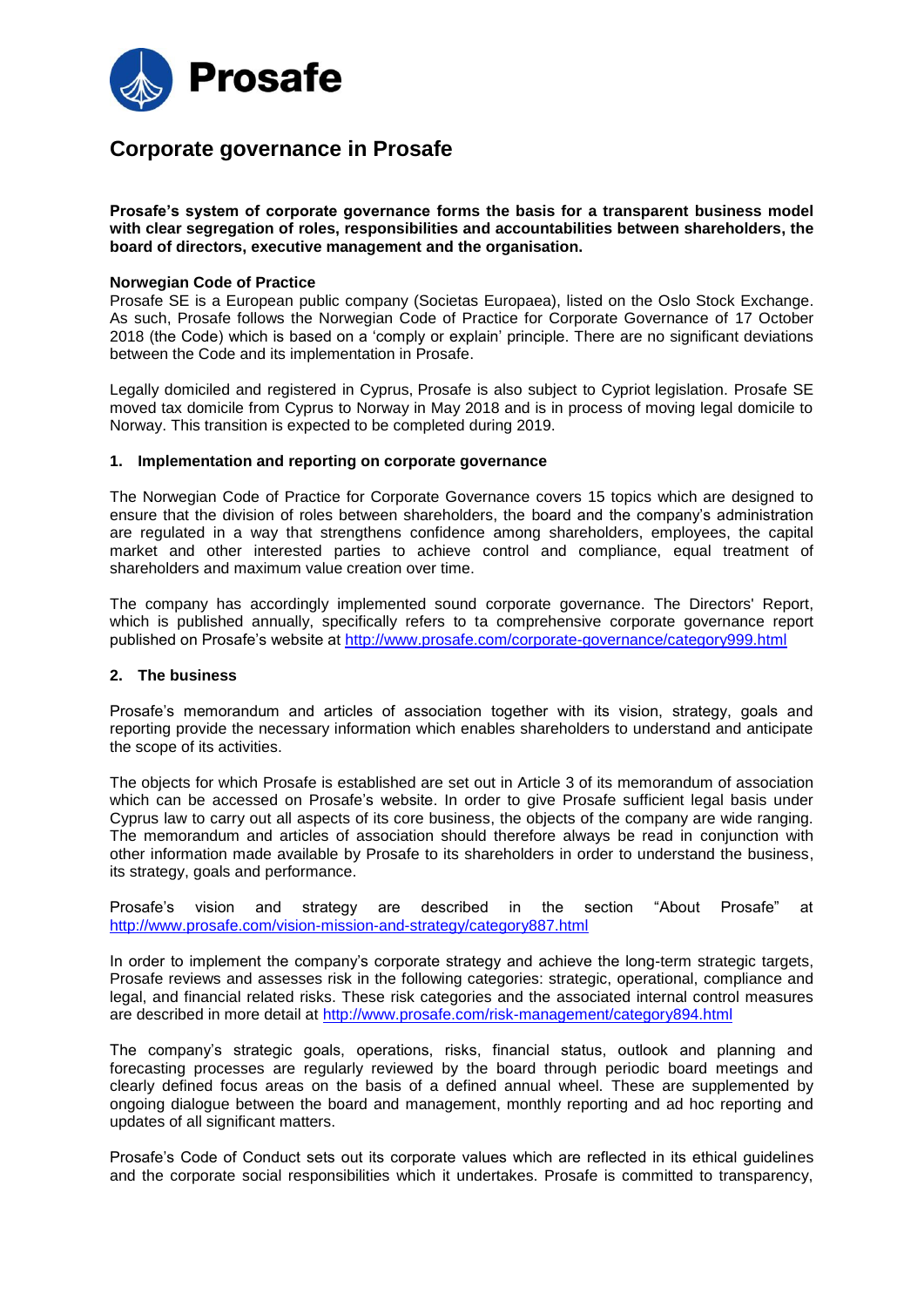respect for employee and human rights and has a zero tolerance policy towards bribery and corruption.

This is reflected in the various Prosafe policies and procedures, including Prosafe's Corporate Social Responsibility (CSR) Policy. Prosafe's Code of Conduct and CSR Policy can be accessed on Prosafe's website at <http://www.prosafe.com/code-of-conduct/category26.html> and <http://www.prosafe.com/corporate-responsibility/>

## **3. Equity and dividends**

Prosafe's consolidated shareholder's equity as at 31 December 2018 amounted to USD 400.2 million (2017: USD 497.6 million), equivalent to 23 per cent (26 per cent) of the group's total assets. The change in equity mainly resulted from a negative adjustment of USD 31.8 million made in the 2018 opening balance of other equity which was related to adoption of IFRS 15 partially offset by warrants and shares issued in the total value of USD 6.5 million and a net loss of USD 72.1 million for the period.

Prosafe aims to have a sound financial position and flexibility to support its published strategy and goals.

In August 2018, the company reached an agreement with its lenders to significantly improve its financial position in the years ahead. It was agreed an extended runway by way of continued reduced amortization and one year maturity extension option to its main USD 1.3 billion credit facility.

In light of the reduction in industry activity levels and challenging market conditions, dividend payments have been suspended following the decision of the board in November 2015. Following the financial restructuring in 2016 and a further amendment process in 2018, the company contractually agreed that it will not declare any dividends, until deferred bank instalments have been prepaid or cancelled and a 12-month financial forecast has been provided which confirms compliance with the financial covenants.

No equity buy-backs have been declared or issued during 2018.

The following part conversion of bonds (with reference to the date of the related announcements) in respect of the equity of the company occurred during 2018 based on conversion notices received:

| <b>Date</b>        | <b>Convertible</b><br>bonds ISIN | <b>Nominal</b><br>value<br>(NOK) | No. of<br>new<br>ordinary<br>shares | <b>Conversion</b><br>price per<br>share | Remaining<br>outstanding<br>principles<br>(NOK) | No. of<br>outstanding<br><b>shares</b> | <b>Nominal</b><br>value<br>(Euro) |
|--------------------|----------------------------------|----------------------------------|-------------------------------------|-----------------------------------------|-------------------------------------------------|----------------------------------------|-----------------------------------|
| 9<br>Feb<br>2018   | <b>NO</b><br>0010780992          | 692,000                          | 23,066                              | 30                                      | 0                                               | 90,060,038                             | 0.1                               |
| 18<br>May<br>2018  | NO.<br>001077102.5               | 7,779,094                        | 311,163                             | 25                                      | 70,810,735                                      | 81,060,038                             | 0.1                               |
| 24<br>May<br>2018  | <b>NO</b><br>001077102.5         | 2,000,000                        | 80,000                              | 25                                      | 68,810,735                                      | 81,140,038                             | 0.1                               |
| 13<br>June<br>2018 | <b>NO</b><br>001077102.5         | 6,512,041                        | 260,481                             | 25                                      | 62,298,694                                      | 81,400,519                             | 0.1                               |
| 27<br>June<br>2018 | NO.<br>001077102.5               | 2,605,190                        | 104,207                             | 25                                      | 59,693,504                                      | 81,504,726                             | 0.1                               |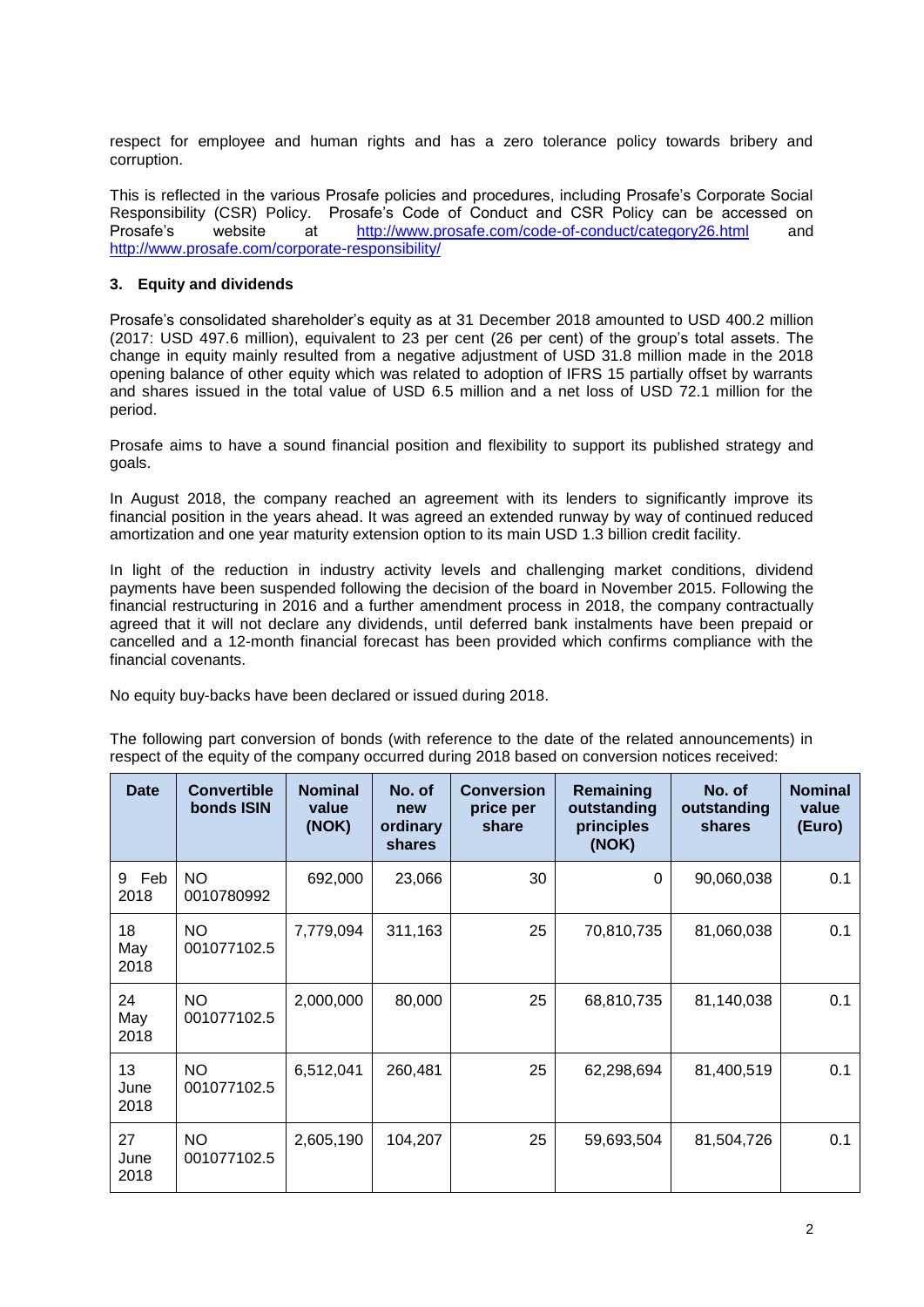| 29 Aug<br>2018 | NO.<br>001077102.5 | 1,077,062 | 43.082  | 25 | 58,616,442 | 81,547,808 | 0.1 |
|----------------|--------------------|-----------|---------|----|------------|------------|-----|
| 6 Sept<br>2018 | NO.<br>001077102.5 | 5,910,101 | 236,404 | 25 | 52,706,341 | 81,784,212 | 0.1 |

As at 31 December 2018, the authorised share capital of Prosafe is EUR 14,022,017.70 divided into 140,220,177 shares of EUR 0.10. The issued share capital increased from 80,725,809 ordinary shares of EUR 0.10 each to 81,784,212 ordinary shares of EUR 0.10 each.

Mandates and authorities for different purposes such as increase of share capital or share buy-backs are considered separately at each annual general meeting ("AGM") and are generally limited in time and valid to the date of the next AGM. Authority for issuance of shares relating to conversions of convertible bonds are valid for a longer period so as to ensure, to the extent permissible by law, that they are in place for the entire loan period. However, no such mandates were proposed at the 2018 AGM.

Mandates and authorities for different purposes such as increase of share capital or share buy-backs, are considered separately at each annual general meeting ("AGM") and are generally limited in time and valid to the date of the next AGM. Authority for issuance of shares relating to conversions of convertible bonds are valid for a longer period so as to ensure, to the extent permissible by law, that they are in place for the entire loan period. However, no such mandates were proposed at the 2018 AGM.

## **4. Equal treatment of shareholders and transactions with close associates**

Prosafe has one class of shares in issue and all shares are equal in all respects. Each share carries one vote. The nominal value of each share is Euro 0.1. The company treats all shareholders in a nondiscriminatory manner ensuring that all relevant information and the proposed resolutions are distributed in the call for the general meeting to allow the shareholders adequate time to prepare for the meeting.

Except as referred to in this report, no transactions took place in 2018 between the company and its shareholders, directors, senior officers or the close associates of any of these. There are no group companies with minority shareholders.

## Transactions in Treasury Shares

There have been no share capital increases in the Company in recent years except for shares issued in connection with the Company's convertible bonds. Should the Board wish to propose that the AGM depart from the pre-emptive right of existing shareholders relating to capital increase, such a proposal will be justified by the common interest of the Company and the shareholders, and the reasons for the proposal will be presented in the notice of the AGM as well as publicly disclosed in a separate stock exchange announcement.

There are no shareholder agreements between any of the Company's shareholders. There were no material transactions with related parties in 2018, but any transaction with close associates is required to be conducted on market terms. Information about transactions with related parties is also disclosed in note 22 to the Consolidated Financial Statements.

Prosafe has implemented rules and procedures to ensure that directors and senior officers report to the board if they themselves or their closely related parties have a significant interest, directly or indirectly, in any agreement concluded by the company. The board must approve any agreement between the company and a member of the board or the chief executive officer. The board must also approve any agreement between the company and a third party in which a member of the board or the chief executive officer may have a special interest. Each member of the board shall also continually assess whether there are circumstances which could undermine the general confidence in a board member's independence.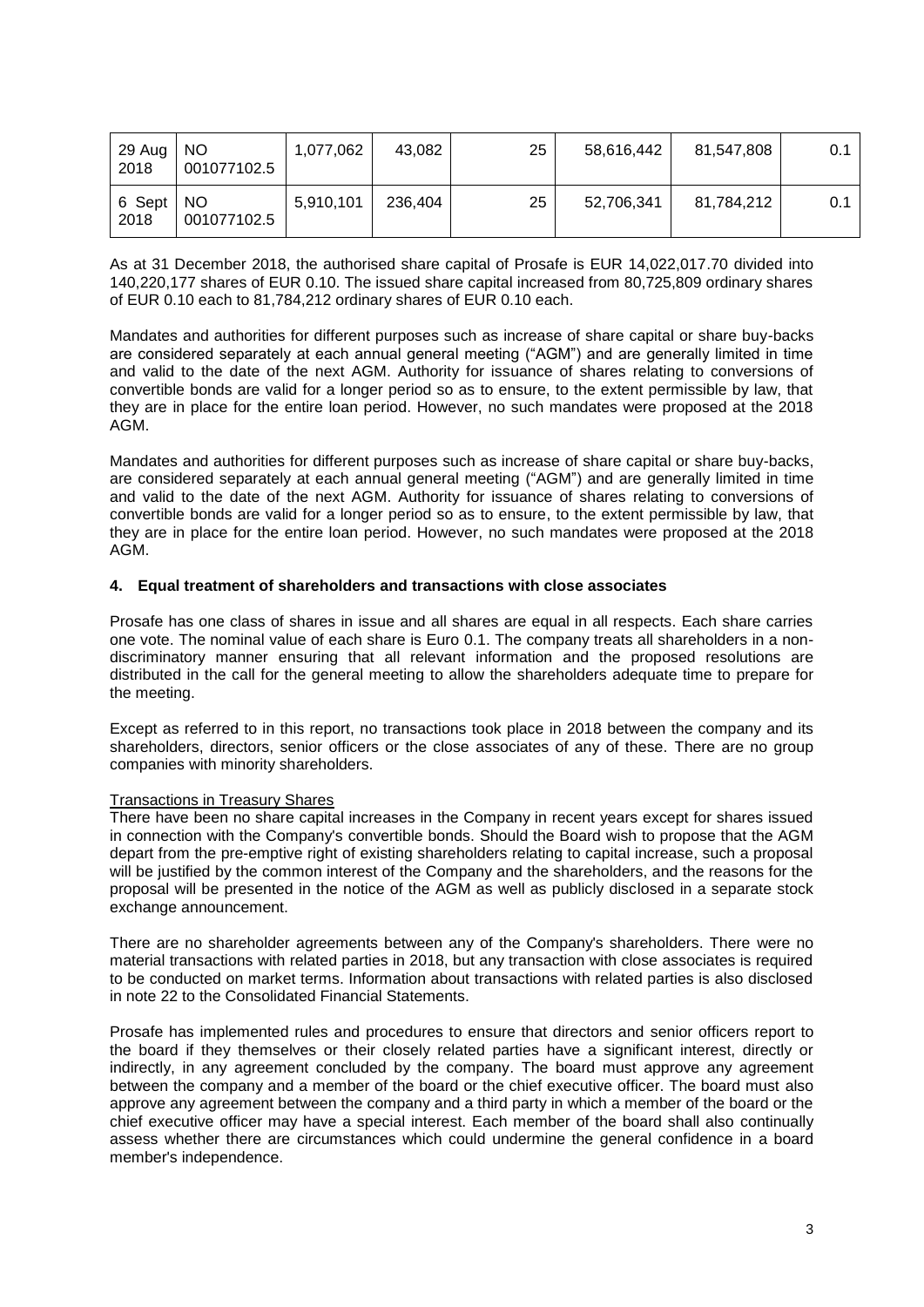During the course of the year potential conflicts of interest were declared by Glen Ole Rødland (current chairman of the board) as partner in HitecVision AS, the owner of North Sea Strategic Investments AS, a key shareholder in the company. In addition, a potential conflict of interest was declared by Birgit Aagaard-Svendsen in respect of her role as Director in Axis Offshore. In the event of any potential conflict of interest, appropriate action is taken to protect against such potential conflicts which includes e.g. the individual not participating in the relevant part of the board meeting and/or abstaining from voting on the relevant matter.

## **5. Shares and negotiability**

Prosafe's articles of association place no restrictions on negotiability other than the right of the board to refuse to register certain transfers as described in articles 15 and 16 of the articles of association of the company, which can be accessed at [www.prosafe.com.](http://www.prosafe.com/articles-and-memorandum-of-association/category890.html) Due to the diversified shareholder base, the right to refuse to register a share transfer pursuant to articles 15 and 16 has not been exercised.

## **6. General meetings**

The general meeting secures the participation of shareholders in the company's highest decisionmaking meeting. All shareholders are entitled to attend, speak and vote at general meetings. The company's articles of association are adopted by the general meeting. Shareholders holding at least 5 per cent of the issued and voting shares are entitled to submit matters for inclusion on the agenda of an AGM.

The AGM must be held by 30 June every year. In 2019, it is scheduled to take place on 8 May. Written notice of an AGM and a meeting calling for adoption of a special resolution is sent out not later than twenty-one clear days before the scheduled meeting unless special notice is required by law. Written notice of a meeting other than an AGM or a meeting calling for adoption of a special resolution is sent out not later than fourteen clear days before the meeting. The resolutions and supporting information is sufficiently detailed, comprehensive and specific to allow shareholders to form a view on all matters to be considered at the meeting. Both these and any recommendations of the election committee enabling shareholders to take an informed position on all matters to be discussed are made available within the relevant timeframe on the company's website.

Shareholders wishing to attend the general meeting must notify the company of this intention before the deadline stipulated in the notice. As the board wishes to facilitate the attendance of as many shareholders as possible, it aims at setting the deadline for notification of attendance as close as possible to the meeting date.

Shareholders who cannot attend the meeting in person are encouraged to appoint a proxy. Prosafe prepares proxy forms and conducts the voting arrangements at the meeting in a form and manner, to the extent possible, which allows the shareholder to vote separately on each matter to be considered by the meeting and for each of the candidates nominated for election to the Board. Prosafe also allows the possibility for shareholders who cannot attend the meeting in person to cast votes electronically by correspondence (without appointing a proxy). The relevant forms for this are included in the notice to the general meeting.

Traditionally, at least the chairman (or in exceptional circumstances, another member of the board), auditor and at least the board representative to the election committee are present at annual general meetings. Of the members of the senior administration, usually the chief executive officer and the chief financial officer attend. Prosafe wishes to facilitate a dialogue with shareholders at the general meeting, and therefore encourages all board directors to attend.

The agenda of a general meeting is determined by the board. The chairman of the board (or his proxy) opens the meeting, following which a chairman for the meeting is elected. The minutes of the general meeting are published as a stock exchange announcement and are made available to the public on the company's website immediately after the AGM.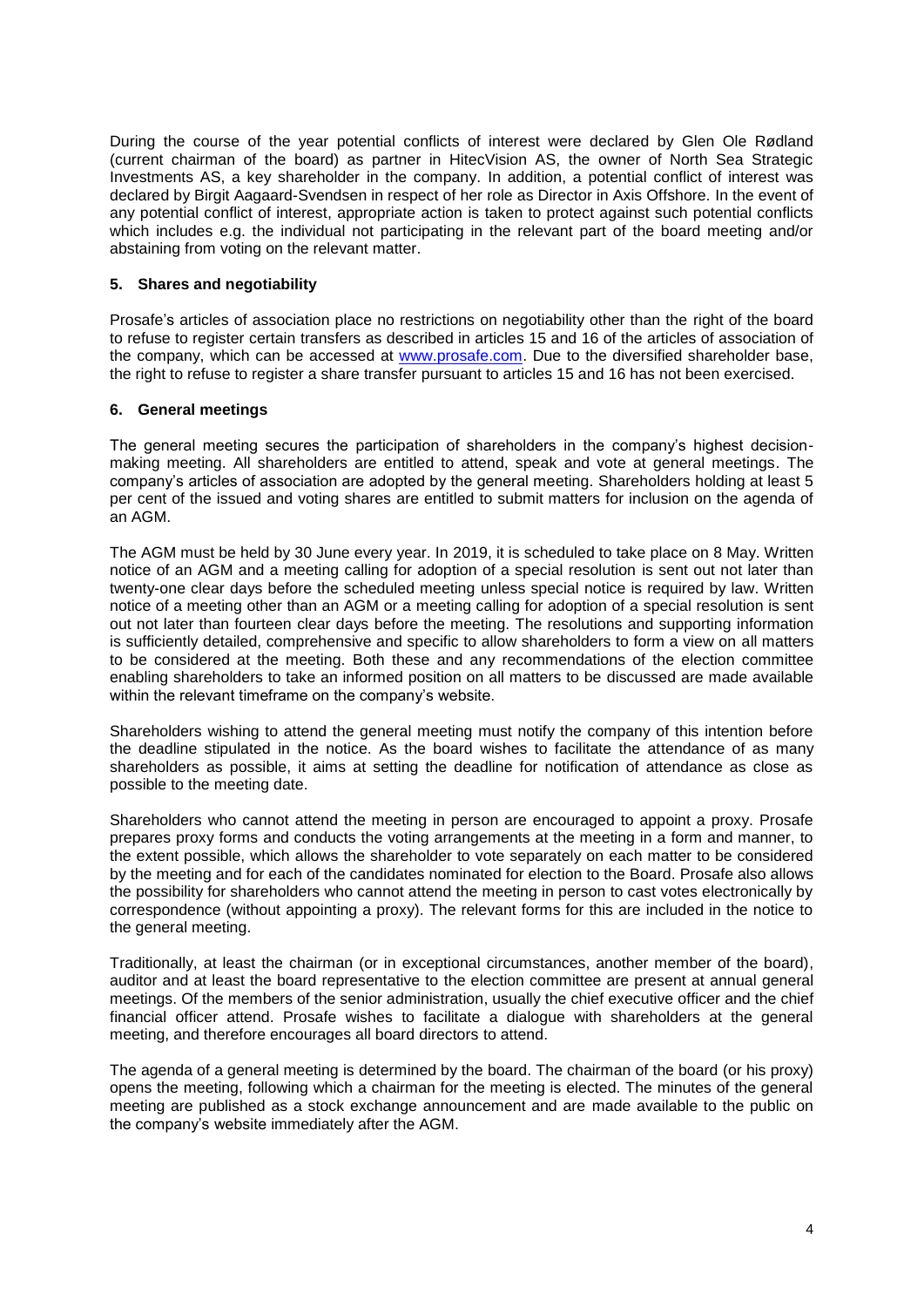## **7. Election committee**

Pursuant to article 54 of its articles of association, Prosafe has an election committee comprising of two members. In addition, the board appoints one of its members as a representative to the election committee. The board representative participates in the meetings and discussions, but may not vote on any matter. The two members are elected by the general meeting for a period of two years unless otherwise agreed by the general meeting. At the 2018 AGM, the members of the election committee were appointed for a period of one year. There have not been any guidelines specifically set by shareholders for the committee at any AGM.

The election committee submits its recommendations for membership of the election committee and the board to shareholders, together with the notice of general meeting and recommends the fees to be paid to directors and members of the election committee.

The shareholders at the AGM also elect the chairman of the election committee, approve the committee's remuneration and may decide to approve any applicable guidelines.

Relevant deadlines for submitting proposals for candidates to be appointed to the board or the election committee are identified on the company's website.

The election committee held seven meetings during 2018. Average meeting attendance was 100 per cent.

| <b>Name</b>         | <b>Role</b> | Date first<br>appointed | Date due for re-<br>election | Meetina<br>attendance (%) |
|---------------------|-------------|-------------------------|------------------------------|---------------------------|
| Thomas Raaschou     | Chair       | May 2011                | May 2019                     | 100                       |
| Annette Malm Justad | Member      | May 2016                | May 2019                     | 100                       |

The Chair and other member of the committee are independent of the company's board.

Glen Ole Rødland was appointed board representative to the election committee at a board meeting held on 8 February 2017.

## **8. Board of directors: composition and independence**

The directors have been appointed so as to ensure that a broad base of appropriate skills, expertise and experience is reflected on the board. Working constructively together with its committees and the company's administration, the board oversees the strategic direction, targets, reporting, management and control of the company.

The general meeting appoints the Chair of the board of directors.

From January until May 2018, the board comprised of six directors. From May until end of December 2018, the board consisted of five directors.

The board held 12 board meetings in 2018. Average meeting attendance was 93.6 per cent.

| <b>Name</b>             | <b>Role</b>     | Date first<br>appointed | Date due for re-<br>election/ date<br>of resignation | <b>Meeting</b><br>attendance (%) |
|-------------------------|-----------------|-------------------------|------------------------------------------------------|----------------------------------|
| Glen Ole Redland        | Chair           | March 2016              |                                                      | 100                              |
| Roger Cornish           | <b>Director</b> | May 2009                |                                                      | 100                              |
| Nancy Ch. Erotocritou   | <b>Director</b> | May 2014                | Resigned May<br>2018                                 | 93.6                             |
| Svend Anton Maier       | Director        | November<br>2016        |                                                      | 83.3                             |
| Kristian Johansen       | Director        | March 2017              |                                                      | 83.3                             |
| Birgit Aagaard-Svendsen | Director        | March 2017              |                                                      | 100                              |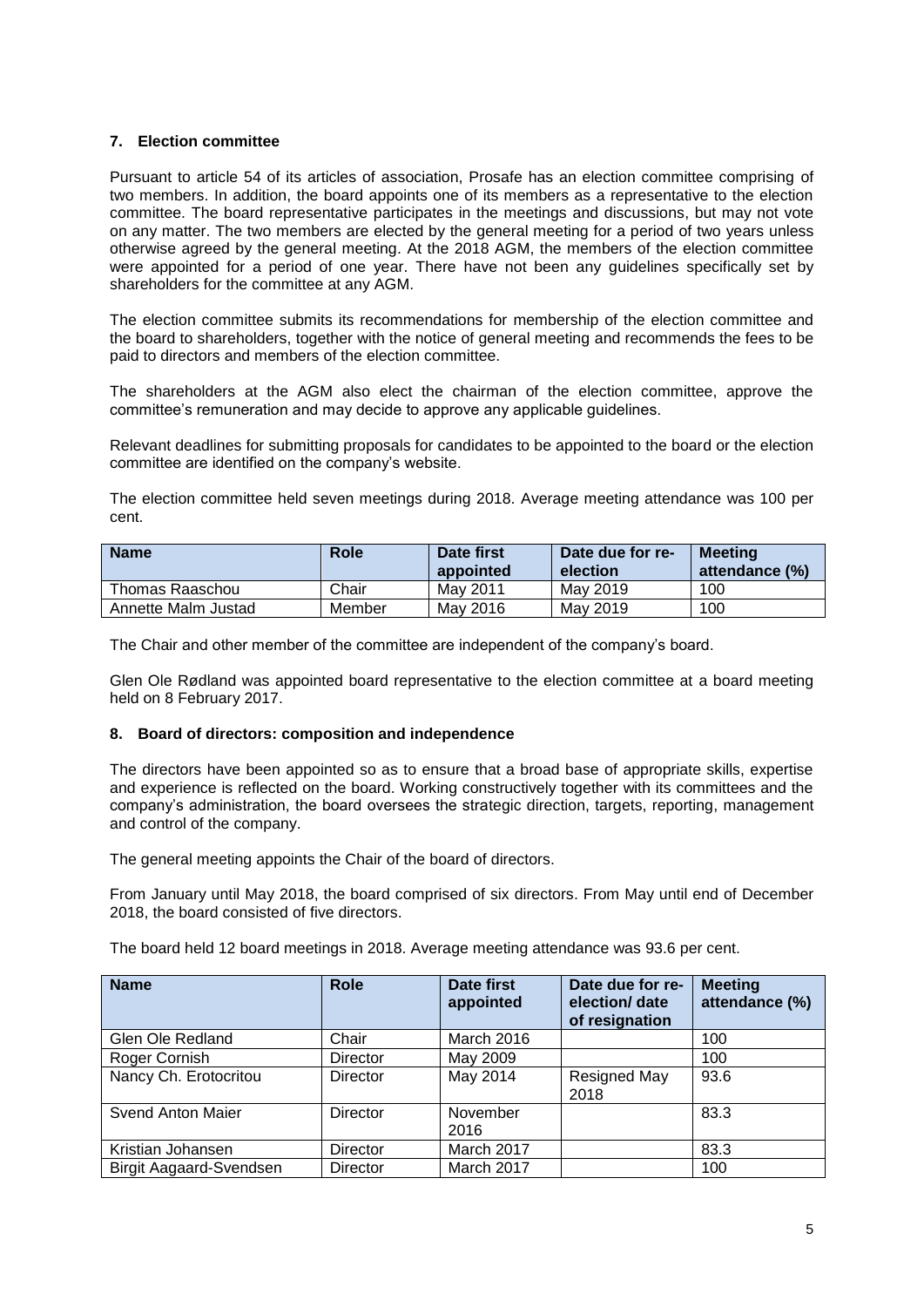At each general meeting at which resignations and appointments occur, the election committee will provide its recommendations for board composition to shareholders. All newly elected directors are provided with a thorough briefing on the company's history, business, status and challenges.

Historically, continuity on the board and appropriate renewal was achieved by staggering in each year the expiry date of the individual appointments of the board.

Except in the case of Glen Ole Rødland, a partner of HitecVision AS, which owns North Sea Strategic Investments AS which is a key shareholder of Prosafe, the board members are independent of the company's executive personnel and shareholders. Directors are encouraged to own shares in the company. Details of share ownership can be found on each director's profile on the Prosafe website.

The board has implemented various policies and procedures to avoid conflicts of interest between directors, senior officers, their close associates and external third parties with whom the company collaborates.

The board also seeks to ensure that directors possess broad based and in-depth expertise and skillsets relevant to the company's business and the different market segments served internationally.

Information about each board director is available on Prosafe's website, including whether they hold other directorships, their age, skills and experience, and when they are due for re-election.

The requirement to establish a corporate assembly does not apply to the company as it is a European public company (Societas Europaea), whose home member state is Cyprus.

#### **9. The work of the board**

The board has ultimate responsibility for managing the company and for monitoring day-to-day management and the company's business activities. This means that the board is responsible for organisation, strategy, planning, reporting, and establishing of control systems. Further the board is responsible for ensuring that Prosafe operates in compliance with laws and regulations, with Prosafe's Code of Conduct, as well as in accordance with the shareholders' expectations of good corporate governance. The board emphasises the safeguarding of the interests of all shareholders, but also the interests of Prosafe's other stakeholders.

The board has adopted a generic annual plan for its work which is revised with regular intervals. Recurrent items on the board's annual plan are health, safety and quality issues, the company's operations, corporate strategy issues, business planning, forecasting and contingencies, approval of annual and quarterly results, monthly performance reports, annual reporting, management compensation issues, leadership assessment and succession planning, people and organisational strategy, special project reviews, risk evaluation, review of the company's governing documentation, annual board evaluation and reviews relating to special topics. At the end of all board meetings, the board has a closed session with only board members attending the discussions and evaluating the meeting.

The board is responsible for making decisions related to inter alia company values and standards, strategy and objectives, overall budgets, corporate and capital structure, financial reporting and internal controls, investments and material transactions.

The board has drawn up separate instructions for management and a job description and annual targets for the general manager, the chief executive officer and deputy executive officer & chief financial officer specifying their respective duties, authority and responsibilities in relation to the business. The CEO has a particular responsibility for ensuring that the board receives precise, relevant and timely information enabling it to discharge its duties.

Scheduled board meetings are normally held six to eight times a year, but the work schedule is flexible and otherwise adaptable so as to take into account relevant commercial, operational and strategic circumstances. Internal segregation of responsibilities and duties between the board and management is established in a number of various corporate documents including corporate policies and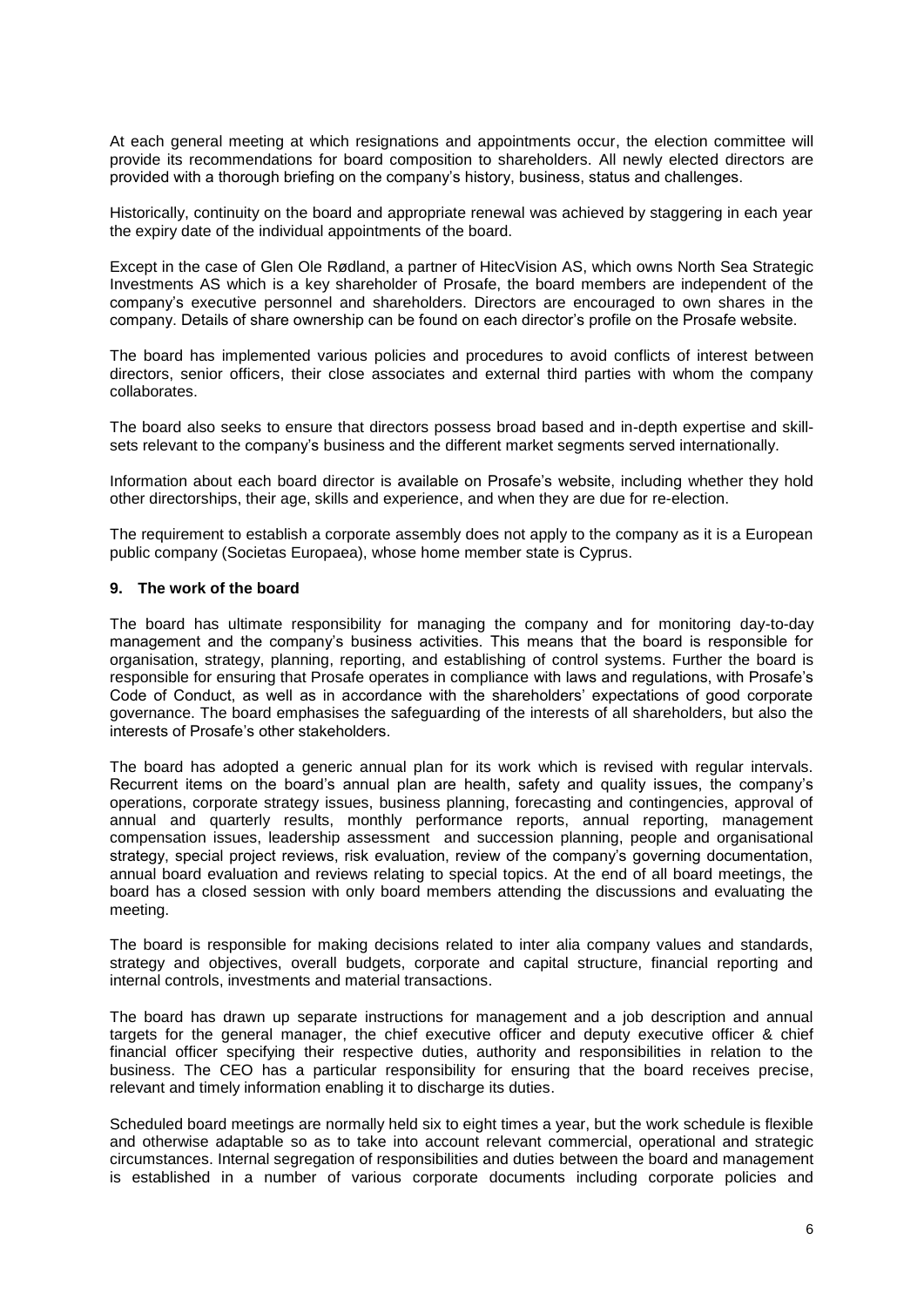procedures, approval matrices and delegated authorities, board approvals for budgets and specific investments, and the grant of specific powers of attorney in respect of particular transactions.

The chairman has a particular responsibility for ensuring that the board's work is well organised and efficiently conducted. The chairman of the board encourages an open and constructive debate within the board and with management.

#### **Audit Committee**

The board established an audit committee in 2010. The audit committee operates on the basis of a generic annual plan and undertakes an examination and evaluation of the adequacy and effectiveness of the organisation's governance, risk management, and internal controls, monitors the financial reporting process and prepares the board's follow up on such issues. The audit committee is tasked from time to time with the carrying out of special investigations designed to assess the overall risk management system within the group.

The audit committee is a sub-committee of the board of directors, and its objective is to act as a preparatory body in connection with the board's supervisory roles with respect to financial reporting and the effectiveness of the company's internal control system. It also attends to other tasks assigned to it in accordance with the instructions for the audit committee adopted by the board of directors.

The audit committee meets at least four times a year and holds closed sessions with the appointed auditor on at least an annual basis without the company's management being present. The appointed auditor participates at all audit committee meetings.

Proper internal control is ensured through various forms of segregation of duties, guidelines and approval procedures. The company's internal financial transactions are subject to special control systems and routines. Financial risk is managed by the group's finance function which during 2018 has provided regular financial and liquidity forecasts and updates to the board as well as comprehensive forecasts at each board meeting.

At present, the audit committee comprises two members. The audit committee held six meetings in 2018. Average meeting attendance was 93.3 per cent.

| <b>Name</b>             | Role   | Date first time<br>appointed | Date due for<br>re-election | <b>Meeting</b><br>attendance (%) |
|-------------------------|--------|------------------------------|-----------------------------|----------------------------------|
| Birgit Aagaard-Svendsen | Chair  | May 2017                     | May 2019                    | 100                              |
| Nancy Ch. Erotocritou   | Member | May 2014                     | Resigned May<br>2018        | 100                              |
| Kristian Johansen       | Member | Nov 2017                     | May 2019                    | 83.3                             |

#### **Compensation Committee**

A compensation committee was established in 2006 to prepare proposals related to the remuneration of senior officers.

At present, the compensation committee comprises of three members. The compensation committee held four meetings in 2018. Average meeting attendance was 100 per cent.

| <b>Name</b>       | Role   | Date first time<br>appointed | Date due for<br>re-election | <b>Meeting</b><br>attendance (%) |
|-------------------|--------|------------------------------|-----------------------------|----------------------------------|
| Roger Cornish     | Chair* | June 2010                    | May 2019                    | 100                              |
| Glen O. Rødland   | Member | May 2016                     | May 2019                    | 100                              |
| Svend Anton Maier | Member | Feb 2017                     | May 2019                    | 100                              |

\* Appointed as Chair in May 2014

#### **Ethics Committee**

Prosafe has established an ethics committee which maintains and further develops Prosafe's Code of Conduct and policies, which include guidance on illegal and unethical issues. Concerns about possible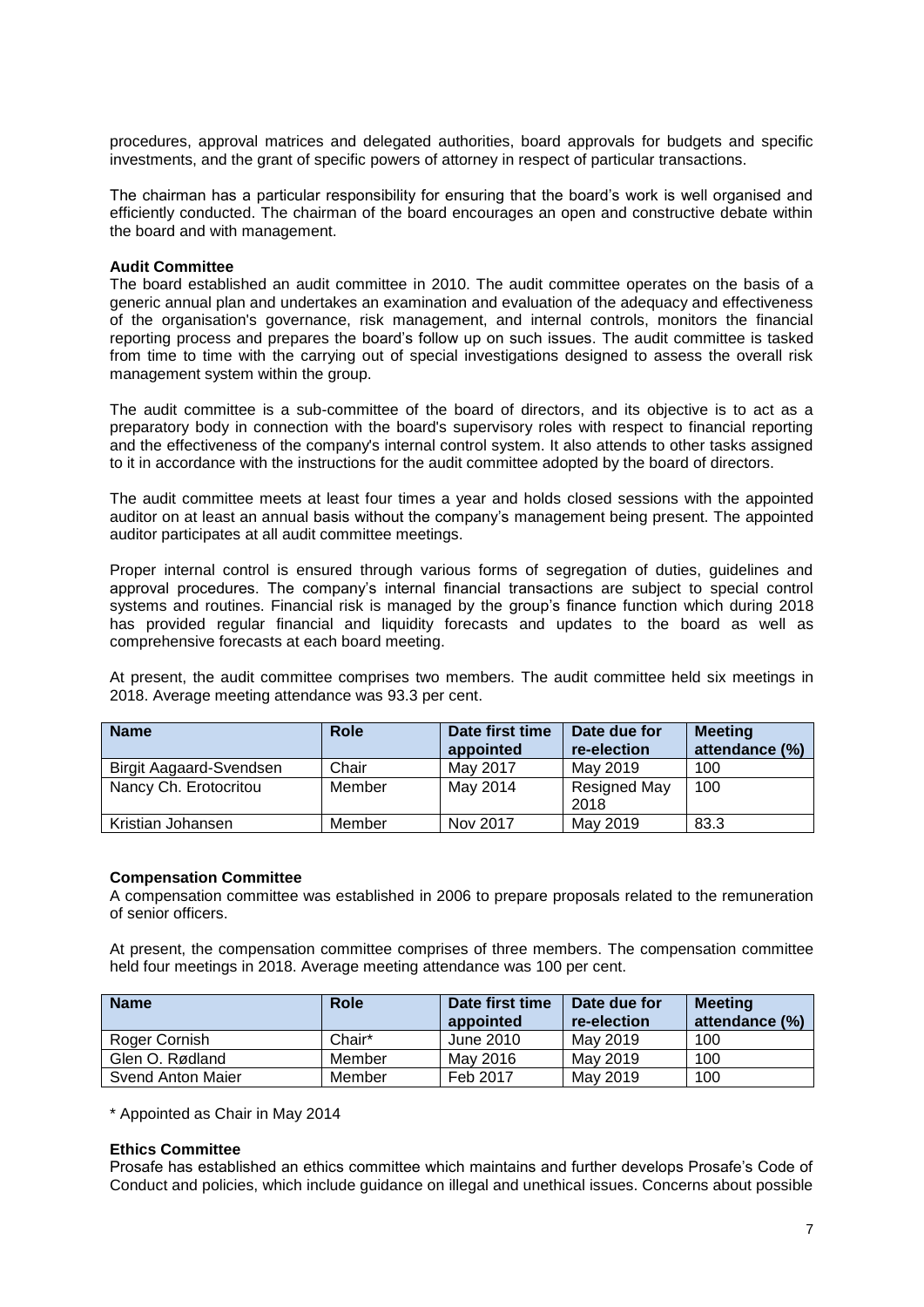breaches of the code or any policy can be reported to the committee by ordinary mail (addressed to the Ethics Committee, Prosafe AS, P.O. Box 39, N-4064 Stavanger, Norway) or e-mail (conduct@prosafe.com) on a confidential basis. The committee ensures that alleged breaches are investigated thoroughly and fairly and reported as appropriate to the board.

The board provides an account of the main features of the company's internal control and risk management systems which can be accessed at [http://www.prosafe.com/risk](http://www.prosafe.com/risk-management/category894.html)[management/category894.html](http://www.prosafe.com/risk-management/category894.html)

### **The Board of Directors' evaluation of its own work**

The board has traditionally undertaken an annual self-evaluation of its own performance and expertise, working methods, composition and the manner in which the directors' function, both individually and collectively, in relation to the goals set for their work. In this context, the board also assesses itself in relation to corporate governance. The assessment is made available to the election committee as a tool for continuous improvement.

#### **10. Risk management and internal control**

Prosafe's conduct and development of its business are subject to several categories of risk, respectively strategic, operational, compliance and legal, and financial risks. These risks and associated sensitivities as well as internal control measures are described in more detail at <http://www.prosafe.com/risk-management/category894.html>

In addition to the ongoing reviews by the senior officers, continuous reviews are also carried out by the board in respect of risk management and internal control arrangements. The risk management methodology applied by management and the board are in accordance with industry and market practices generally and as implemented in Prosafe over several years. The risk register forms the basis for the action plan which further represents a main and continuous agenda item for both management and the board to ensure that all key risks and opportunities are appropriately discussed and followed up by management and the board in the form of strategies and mitigating actions. Specifically with regards to the internal controls related to the accounting process, this is mitigated by a combination of organisation and segregation of duties, procedures and authority matrix, reporting and analytical controls and continuous reporting and reviews with the Audit Committee.

#### **11. Remuneration of the board**

The AGM determines directors' fees. Remuneration of the board reflects its responsibilities, expertise, commitment of time, and the complexity of Prosafe's activities. Directors' fees are not related to the company's performance and none of the current board directors have a pension scheme or agreement concerning pay after termination of their office nor have they received any share options.

Information relating to the remuneration of the board for 2018 is set out in note 6 to the consolidated accounts. In addition, a fee of EUR 1,500 is payable for directors, Board committee members and Board representatives to the Election Committee attending board or committee meetings held away from their home country.

| <b>Committee</b>       | <b>Chair</b> | <b>Members and board</b><br>representatives | Other                             |
|------------------------|--------------|---------------------------------------------|-----------------------------------|
| Election committee     | EUR 6.500    | EUR 5,000                                   | Additional EUR 750<br>per meeting |
| Compensation committee | EUR 15,000   | EUR 10,000                                  | N/A                               |
| Audit committee        | EUR 20,000   | EUR 10,000                                  | N/A                               |

The fees payable to board committee members are as follows:

No director or company with which any director is associated (except as disclosed below) takes on specific assignments for the company in addition to their appointment as a director.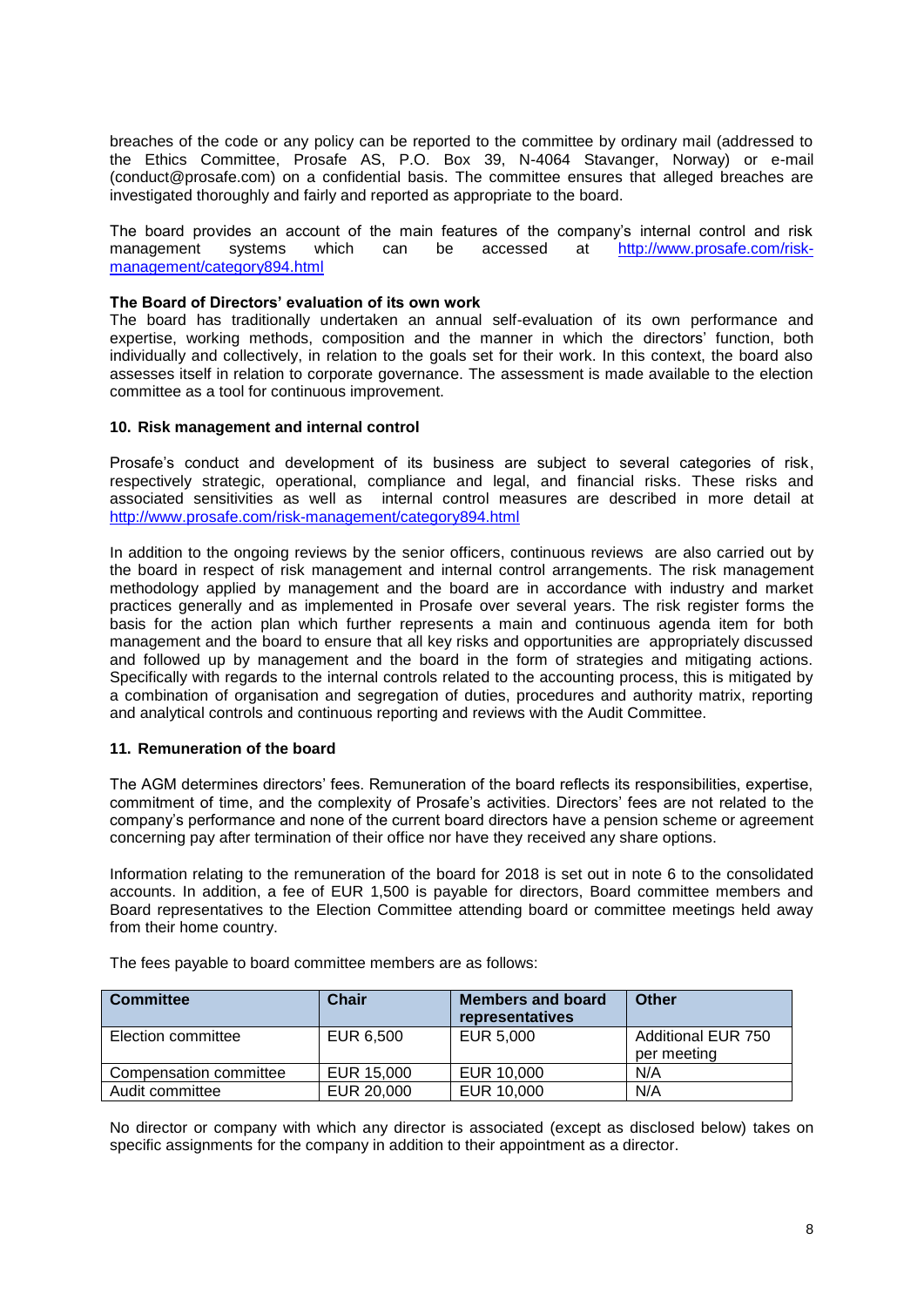### **12. Remuneration of executive personnel**

The terms of employment of the CEO and the Executive Management are determined by the board, based on a detailed annual assessment of their salary and other remuneration.

Prosafe aims at providing a competitive total package for Executive Management. The basis for comparison is other listed service companies in the oil and gas sector in the geographic areas where Prosafe pursues its operations. The total remuneration package for the Executive Management comprises three principal elements – base pay, variable pay and other benefits such as pension.

The variable pay of the Executive Management is performance related and linked to the operations and development of the company for the purpose of value creation for shareholders. It is aligned to the company's Strategy, as set by the board and subject to the ethics and values of the company. The board reserves the right to reduce or even cancel any variable pay should unforeseen events damage the company's reputation and/or safe operating record. It is also subject to an absolute limit.

For further details relating to remuneration paid to Executive Management, see note 6 to the consolidated accounts and the Declaration of Executive Remuneration as presented by the Compensation Committee and attached to the notice for the AGM in May 2019.

#### **13. Information and communication**

Prosafe's calendar for interim financial reporting and the General Meeting for shareholders can be found on Prosafe's website at <http://www.prosafe.com/financial-calendar/category889.html>

Prosafe presents preliminary annual accounts early in February of each year. Complete accounts, the directors' report and annual report are provided to shareholders and other stakeholders. In addition interim accounts are provided on a quarterly basis. Open investor presentations are held in connection with the reporting of annual and interim results. These presentations are also broadcasted as webcasts. The chief executive officer and/or the DCEO&CFO use these occasions to review the results and comment on operations, markets, prospects and outlook. The presentation material is available on Prosafe's website.

An ongoing dialogue is otherwise maintained with analysts and investors, who are also invited to attend presentations. In order to ensure equal treatment of shareholders, Prosafe aims to provide clear, up-to-date and timely financial and other information about the company's operations to the securities market. The company places the greatest emphasis on treating all shareholders and analysts equally.

All information distributed to the company's shareholders is published on Prosafe's website at the same time as it is made available to the shareholders.

Guidelines as to who is entitled to speak on behalf of the company in respect of certain matters, as well as a contingency plan for managing information so as to respond to certain events are contained in the various corporate procedures.

Information available to shareholders is only available in English. As an international company with a broad shareholder base, English is regarded as the most applicable common language.

## **14. Take-overs**

Except as set out in article 16 of the articles of association, Prosafe's articles of association do not contain any defence mechanisms against take-over bids, nor has the company implemented other measures limiting the opportunity to acquire shares in the company. Article 24 of the articles of association sets out certain provisions on mandatory bid requirements.

If an offer is made for the company's shares, the board will issue a statement evaluating the offer and make a recommendation as to whether shareholders should or should not accept such offer. In such a